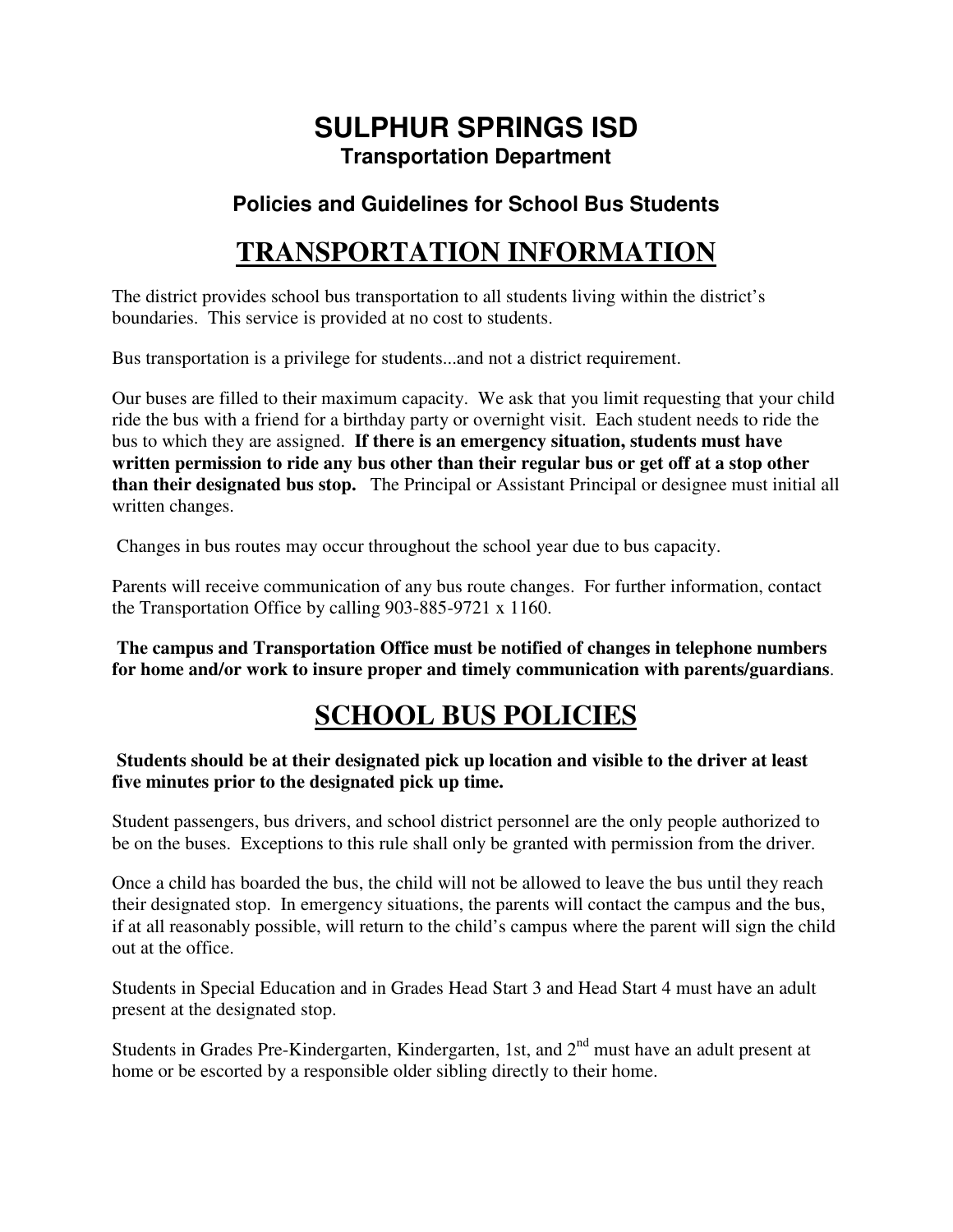Students in Grades  $3^{rd}$ ,  $4^{th}$ , and  $5^{th}$  will be left at their designated stop even if an adult is not present.

The only exceptions are if older siblings are riding the bus or if we have written permission from a parent on file at the child's respective campus. All transportation changes regarding designated pick up or drop off addresses must be **in writing** and have campus administration approval.

Students in Grades Pre-K-12<sup>th</sup> are shuttled from their home campuses to the bus hub on Houston Street and then dismissed to their home buses. Students in Special Education and in Grades Head Start 3 and Head Start 4 are transported on Special Education and Head Start buses and are not included in the bus hub exchange.

# **BUS CONDUCT GUIDELINES**

Bus riders will be expected to follow the written rules as outlined by their drivers, and the campus discipline management plan (Student Code of Conduct). Any student who fails to comply with these rules and policies shall be subject to disciplinary action and may be denied transportation services. A school administrator is the only person who can remove a student from a bus and reserves the right to modify consequences in conjunction with the Student Code of Conduct and with regard to the severity/frequency of the offense. **A student may be removed from a bus after any referral, if the School Administrator feels that the incident is severe enough to warrant this action.** A School Administrator or the Transportation Director can reassign a student to another bus as part of the disciplinary process. Whenever a student breaks a bus rule or commits any other action which jeopardizes the safety of the bus or passengers, a Bus Incident Report will be filled out and sent to the student's campus administrator. The following steps outline the basic process to be used.

## **SCHOOL BUS RULES**

- Sit in your assigned seat.
- Remain seated facing forward.
- Be courteous.
- Keep the bus clean.
- Do not eat or drink on the bus.
- Keep hands and head inside the bus.
- Do not destroy property.
- Violence is prohibited.
- No profanity.
- No tobacco products.
- For your own safety, do not distract the driver through unacceptable bus behavior.